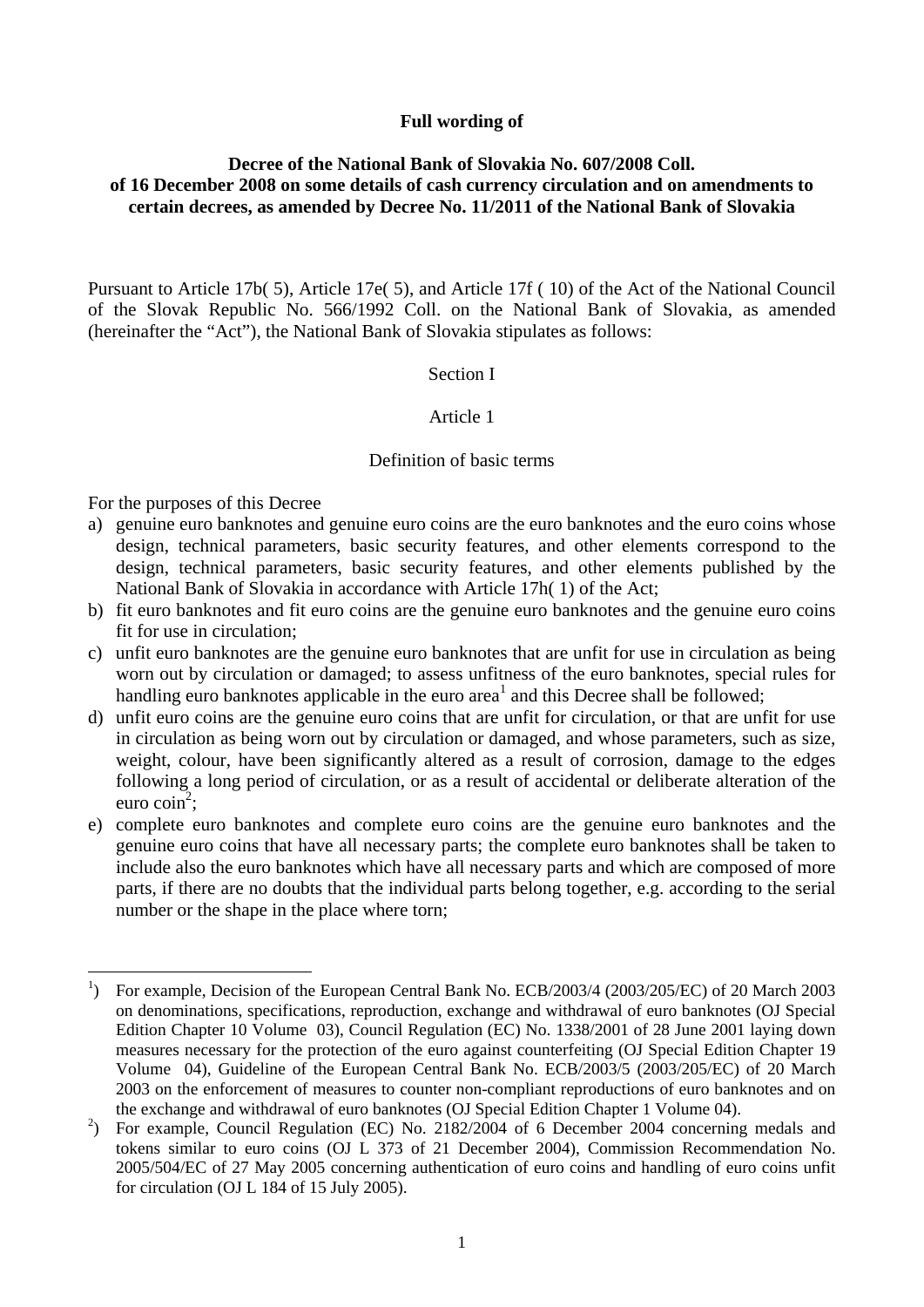- f) incomplete euro banknotes and incomplete euro coins are the genuine euro banknotes and the genuine euro coins that are not complete under subparagraph e);
- g) ATM is a customer-operated self-service machine that dispenses euro banknotes irrespective of other services provided, for example electronic transfers, printing of account statements, except for cash recycling or cash handling machines;
- h) bank is a bank, other credit institution, branch of a foreign bank, branch of other foreign credit institution, foreign bank, and other foreign financial institution that pursues banking activities in the territory of the Slovak Republic.

## Article 2

# Handling euro banknotes and euro coins

(1) The euro banknotes and the euro coins handled in accordance with Article 17f of the Act by entities listed in Article 17f(1) of the Act are classified according to their denominations and genuineness as

a) genuine euro banknotes and genuine euro coins that are further classified according to their quality as

- 1. fit euro banknotes and fit euro coins;
- 2. unfit euro banknotes and unfit euro coins;

b) counterfeit banknotes and counterfeit coins, or altered banknotes and altered coins, and banknotes and coins suspected of being counterfeit, altered or produced illegally.

(2) The euro banknotes and the euro coins are packed in compliance with Article 17f of the Act according to their number and individual denominations as follows:

- a) euro banknotes of the same denomination are placed smoothed in packets of 100 banknotes which are banded; ten full packets of euro banknotes of the same denomination represent a bundle of euro banknotes;
- b) euro coins of the same denomination are placed in bags or rolls, and the bags or rolls with euro coins are then packed in coin bags containing the quantity specified in Annex No. 1, or in coin bags in bulk, in quantities determined for the quantity of euro coins in the euro bag or in quantities as agreed by persons listed in Article 17 f(1) of the Act.

(3) Bands used for banding the euro banknote packets, and the bags, rolls or coin bags with euro coins shall always indicate the quantity of banknotes and coins contained therein, their denomination and total amount, business name and place of the competent organization unit of the handling entity listed in Article 17f(1) of the Act; in delivering and receiving the euro banknotes and the euro coins, there shall be a list specifying the quantity and the sums of the individual denominations of the euro banknotes and the euro coins, and the total amount of the packaged euro banknotes and euro coins.

(4) The unfit euro banknotes and the unfit euro coins shall be delivered in accordance with Article 17f of the Act in packets or bundles of such euro banknotes, and in bags, rolls or coin bags of such euro coins, marked with the text "Unfit cash", with the large bold letter "N", or with the text "UNFIT".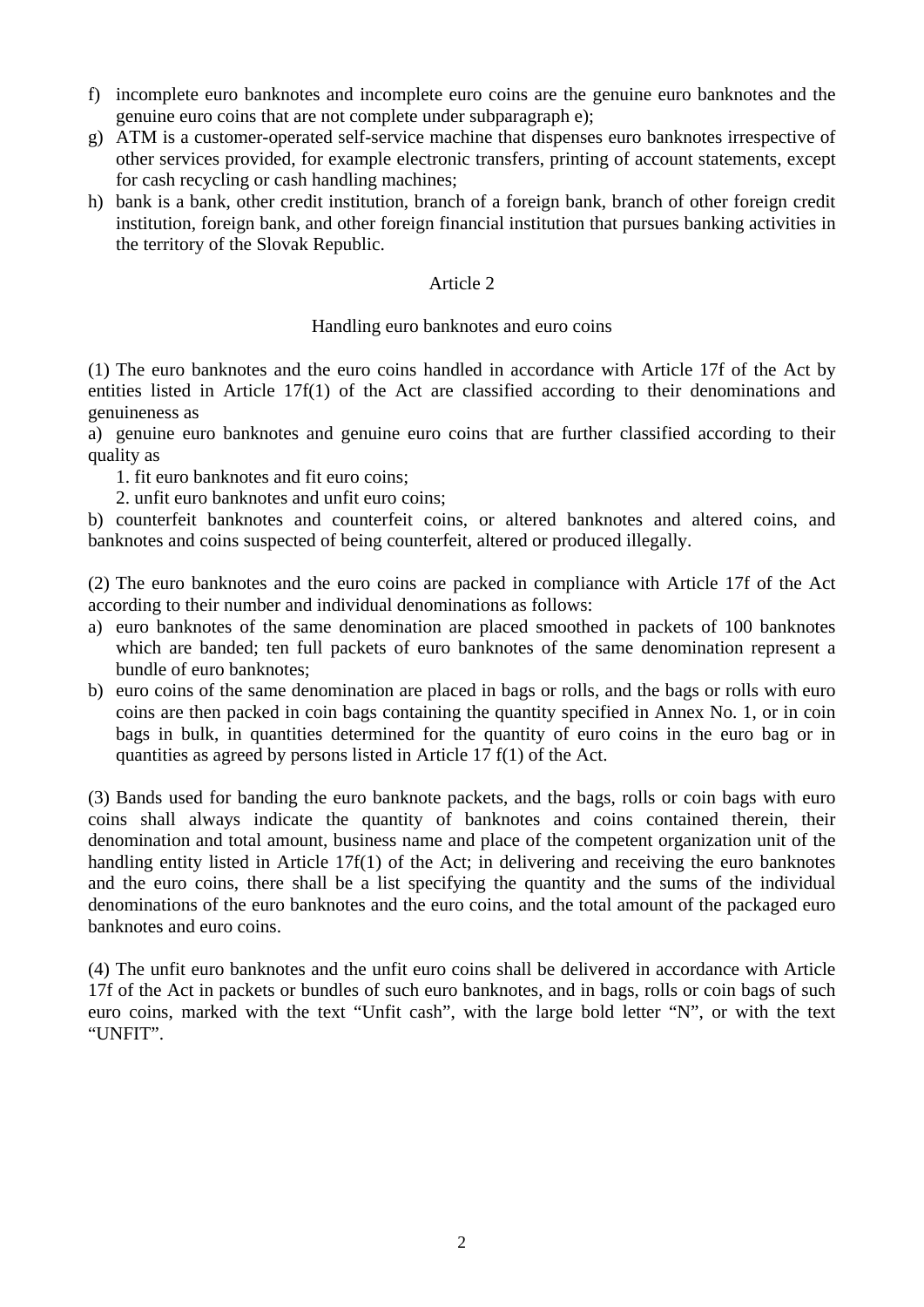# Article 3

# Seizure of counterfeit banknotes and coins

(1) A certificate of the seizure of counterfeit banknotes and counterfeit coins, or altered banknotes and altered coins in any currency, and banknotes and coins suspected of being counterfeit, altered or produced illegally (hereinafter the "Counterfeit Banknotes and Coins") shall be issued by the National Bank of Slovakia, bank, other legal entity and individual – entrepreneur (hereinafter the "Entitled Party") in accordance with Article 17e(3) of the Act to the one who presented them (hereinafter the "Presenter"), with such certificate containing

- a) details of the presenter, namely:
	- 1. if an individual

1a. first name, last name, and date of birth; country of nationality in the case of foreign nationals;

- 1b. address of permanent or temporary residence<sup>3</sup>; address of temporary, permanent, or tolerated residence $4$  in the case of foreign nationals; if the presenter is not a permanent, temporary or tolerated resident of the Slovak Republic, or when there is a reasonable cause to believe that his/her stay in the territory of the Slovak Republic will terminate earlier than the suspicion of forgery or fraudulent alteration of banknotes or coins is confirmed or ruled out, the address of the presenter's permanent residence abroad shall be stated;
- 2. if a legal entity
	- 2a. business name and identification number;
	- 2b. registered office, or registered office abroad, if the presenter does not reside in the territory of the Slovak Republic, or when there is a reasonable cause to believe that the registered office of the presenter will be relocated abroad, or that the presenter will terminate his/her activity earlier than the suspicion of forgery or fraudulent alteration of banknotes or coins is confirmed or ruled out;
- 3. if a representative of the presenter, details specified in the first and second subparagraphs;
- b) type and number of document based on which the presenter was identified;
- c) denomination of the counterfeit banknote and coin, currency, type, series, serial number, year of issue, count, and total amount; specification of the national side in the case of a euro coin;
- d) details of the entitled party, namely:
	- 1. if an individual–entrepreneur
		- 1a. first name, last name, and identification number, if any;
		- 1b. address of permanent residence, and address of the place of business;
	- 2. if a legal entity
		- 2a. business name and identification number, if any;
		- 2b. registered office and address of the organization unit of the entitled party that seized the counterfeit banknotes and coins;
- e) date and place of seizure of the counterfeit banknotes and coins, stamp, and signature of the entitled party;
- f) signature of the presenter.

 $\overline{a}$ 

(2) Upon request of the presenter, the certificate of the seizure of counterfeit banknotes and coins shall contain details of a bank in the territory of the Slovak Republic where the corresponding value of the seized banknotes and coins may be credited, if proved to be genuine. Upon request of the presenter who has no permanent, temporary or tolerated residence, or registered office, in the territory of the Slovak Republic, or who assumes that his/her stay will be terminated earlier than the

<sup>&</sup>lt;sup>3</sup>) Act No. 253/1998 Coll. on residence notification of citizens of the Slovak Republic and on the register of residents of the Slovak Republic, as amended.

<sup>&</sup>lt;sup>4</sup>) Act No. 48/2002 Coll. on stay of aliens, and on amendments to certain laws, as amended.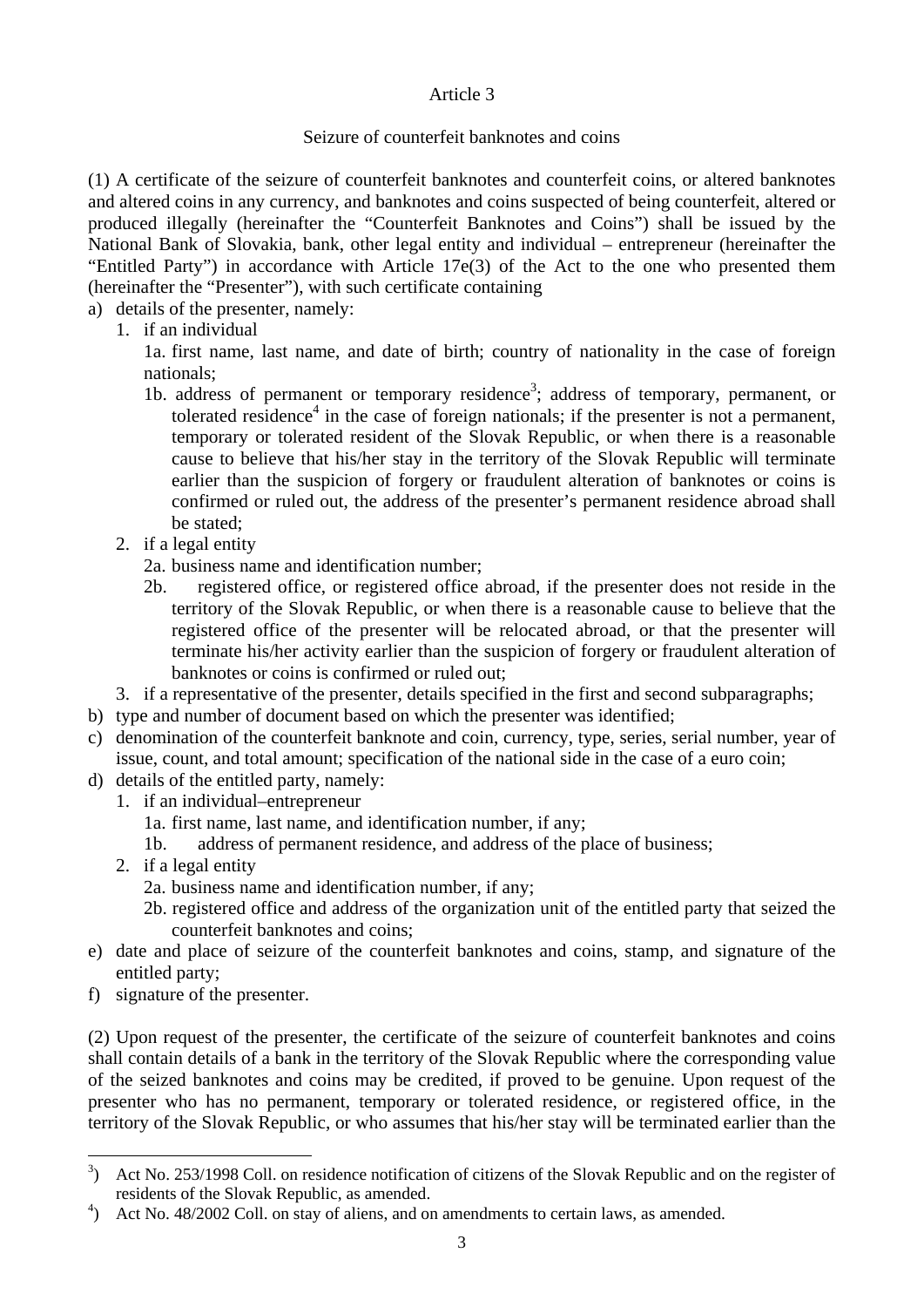suspicion of forgery or fraudulent alteration of banknotes and coins is confirmed or ruled out, the certificate may also specify the first name, last name, and address of the individual, or the business name and registered office of the legal entity authorized by him/her in the territory of the Slovak Republic to receive such banknotes or coins, or their corresponding value, or the bank details of the entity thus authorized. The sample certificate is attached hereto as the Annex No. 2.

(3) The presence of the presenter under Article 17e(3) of the Act shall be certified upon the placement of the seized counterfeit banknotes and coins in the packet with signature across the seal of the packet; the responsible employee of the entitled entity shall also sign the packet across the seal.

(4) If the presenter refuses to specify any of the required details in breach of Article 17e(3) of the Act, this fact shall be stated on the certificate. If the presenter refuses to certify his/her presence during the placement of the seized counterfeit banknotes and coins in the packet under Article17e(3) of the Act, this fact shall be stated across the seal of the packet.

(5) The counterfeit banknotes and coins seized under Article 17e of the Act shall be kept with the National Bank of Slovakia under separate regulation.<sup>5</sup>

(6) When producing a certificate of seizure of other banknotes and coins, for which no replacement is provided, paragraphs 1 to 4 shall be followed.

# Article 4

Replacement of impaired, incomplete or otherwise damaged euro banknotes and euro coins

(1) Impaired and otherwise damaged euro banknotes, if complete or missing just a fractional part, shall be replaced by the National Bank of Slovakia and banks under Article 17b(3) of the Act in accordance with rules applicable in the euro area.<sup>6</sup> Fractional part shall mean a part, which shortens the length or width of euro banknotes by 10 milimetres at the most, while the difference is always measured against the determined length or width of the euro banknote.

(2) Incomplete banknotes are replaced under Article 17b(3) of the Act only by the National Bank of Slovakia in accordance with rules applicable in the euro area<sup>6</sup>, unless otherwise provided by paragraph 1.

(3) The National Bank of Slovakia and the banks replace the impaired and otherwise damaged, complete euro coins to the presenter under Article 17b(3) of the Act in the amount corresponding to the denomination of the euro coins, provided their genuineness and denomination is not challenged.

(4) Subject to Article 17b(2) and (3) of the Act, incomplete euro coins and intentionally damaged euro coins, for example euro coins with a drilled hole, are not redeemed. When presented, such euro coins are seized by the National Bank of Slovakia and by the banks without any compensation and in compliance with the applicable provisions of Article 3.

 $\overline{a}$ 

<sup>&</sup>lt;sup>5</sup>) Act No. 395/2002 Coll. on archives and registries, and on amendments to certain laws, as amended.

<sup>&</sup>lt;sup>6</sup>) For example, Article 3 of the Decision the European Central Bank No. ECB/2003/4 (2003/205/EC) of 20 March 2003 on denominations, specifications, reproduction, exchange and withdrawal of euro banknotes (OJ Special Edition Chapter 10 Volume 03).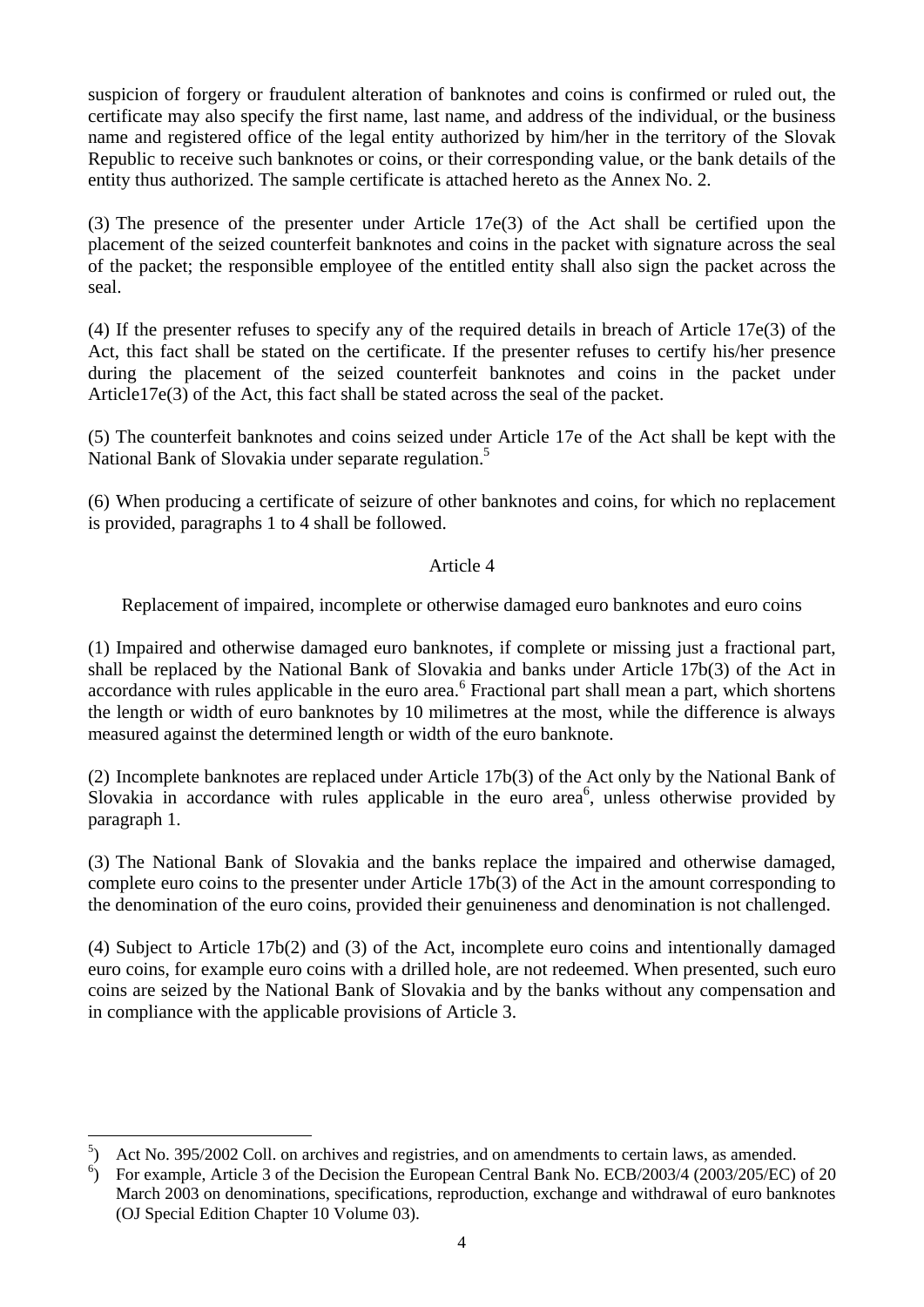# Article 10

# Elements of the application for permission to handle banknotes and coins

(1) The application for permission of the National Bank of Slovakia to handle banknotes and coins for other persons under Article 17f(3) of the Act (hereinafter the "Application") shall contain

- a) business name, registered office, identification number, and business line of the applicant;
- b) legal form of the applicant:
- c) first name, last name, and address of permanent residence of the person or persons who are statutory representatives of the applicant;
- d) application date;
- e) stamp and signature of the member or members of the statutory body authorized to act on behalf of the applicant.

(2) In addition to information listed in paragraph 1, the application shall contain

- a) specification of persons for whom the banknotes and coins will be processed, or for whom the applicant plans and intends to process the banknotes and coins;
- b) specification of the permission duration.

(3) The following documents supporting the fulfilment of the conditions of Article 17f (3) of the Act shall be attached to the application:

- a) a copy of a record in the Companies Register certifying the incorporation of the legal entity, issued not earlier than one month ago;
- b) a document certifying the amount of the paid-up contribution to the share capital of the applicant, or a document certifying the amount of the insurance benefit under the third party liability insurance of the applicant;
- c) a list of other activities carried out by the applicant in the form of an affirmation certifying that such other activities are pursued only to support the performance of the bank activities in the area of cash currency circulation;
- d) a document certifying professional competence of the applicant's managers;
- e) a statement of criminal records of the individual who is the statutory representative of the applicant, or of the individuals who are members of the statutory body of the applicant, and of the applicant's staff, issued not earlier than three months ago; in the case of foreign nationals, a similar certificate of no criminal records, issued not earlier than three months ago by the competent authority of the country in which the foreign national usually resides;
- f) Organization Rules of the applicant;
- g) the internal regulation governing the procedure to be followed in handling, safekeeping, and transporting banknotes and coins, including security regulations;
- h) an authenticated translation of the documents listed in sub-paragraphs a) to g), if their originals are executed in a foreign language.

# Article 11

The conditions of the material and technical arrangements, equipment, and competence of the cash handler under Article 17f(3)(e) and (f) of the Act shall be deemed to be fulfilled if the following is ensured

- a) suitable premises for banknote and coin handling, which are
	- 1. secured mechanically and physically as well as by electronic security system;

2. monitored by a CCTV 24 hours a day; CCTV records shall be stored for a minimum of one month: $^{11}$ )

b) strong room, which

1. is suitable for safekeeping of banknotes and coins;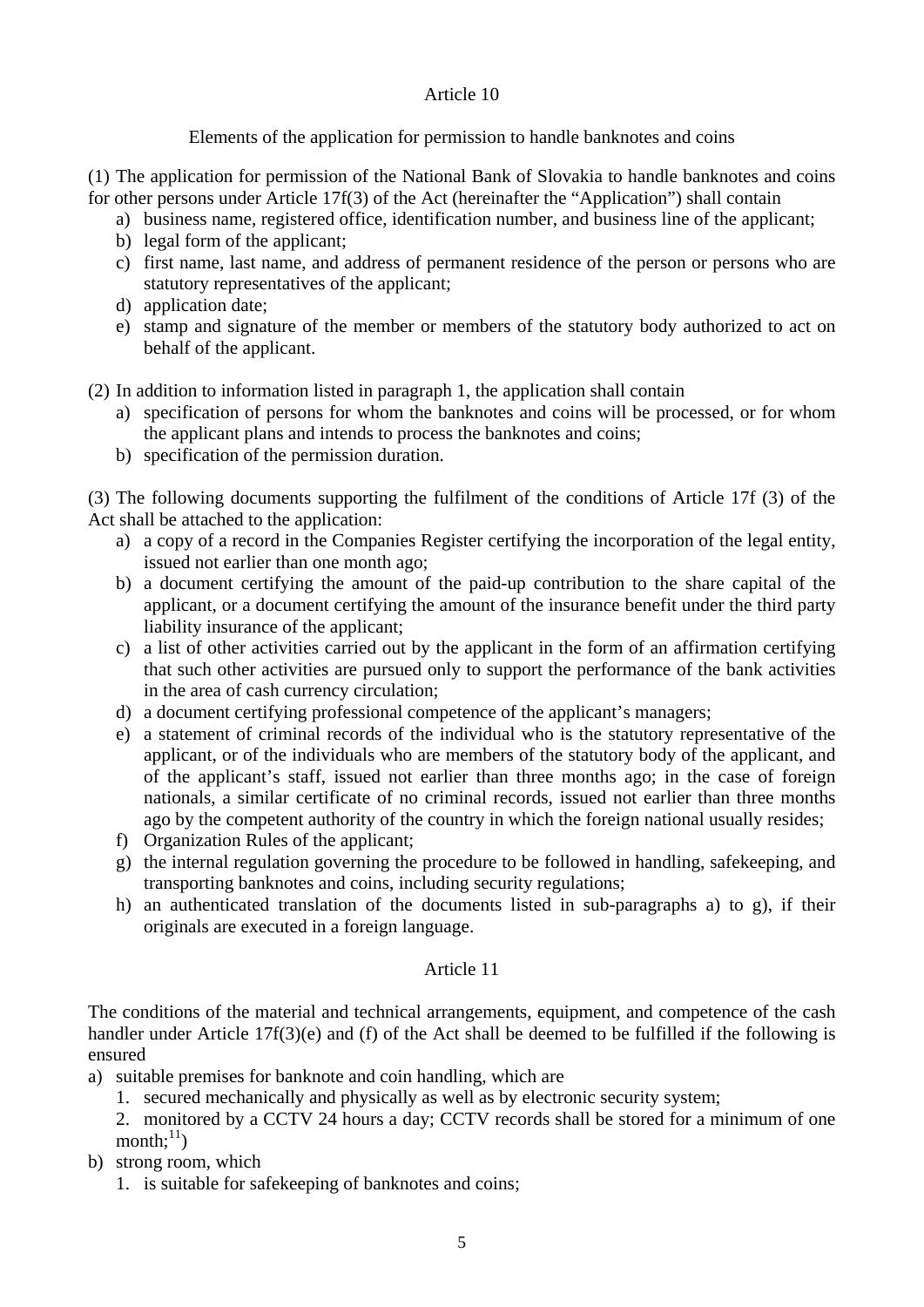- 2. meets the certification requirements<sup>12</sup>) according to the total amount of the banknotes and coins kept therein;
- c) banknote and coin handling machines, which
	- 1. meet the certification requirements;  $^{12}$ )
	- 2. are technically capable to process banknotes and coins by providing for an automatic sorting of banknotes and coins by their authenticity, quantity, and denominations, and in the case of banknotes also by their quality;
	- 3. meet the requirements valid in the euro area.<sup>13</sup>)

# Section V

This Decree shall become effective as at 1 January 2009, except for Section I, Articles 5 to 9a, and Article 11(c) of the third sub-paragraph, which shall become effective as at 1 January 2010.

Decree No. 11/2011 Coll. of the National Bank of Slovakia became effective on 15 January 2011.

\_\_\_\_\_\_\_\_\_\_\_\_\_\_\_\_\_\_\_\_\_\_\_\_\_\_\_\_\_\_\_\_\_\_\_

<sup>11)</sup> Article 122 of the Civil Code.

<sup>12)</sup> Act No. 264/1999 Coll. on technical requirements for products and on conformity assessment, and on amendments to certain laws, as amended.

<sup>13)</sup> For example, Decision of the European Central Bank of 16 September 2003 on the authenticity and fitness checking and recirculation of euro banknotes (ECB/2010/14), (OJ L 267, 9.10.2010), Regulation (EU) No 1210/2010 of the European Parliament and of the Council of 15 December 2010 concerning authentication of euro coins and handling of euro coins unfit for circulation (OJ L 339, 22.12.2010).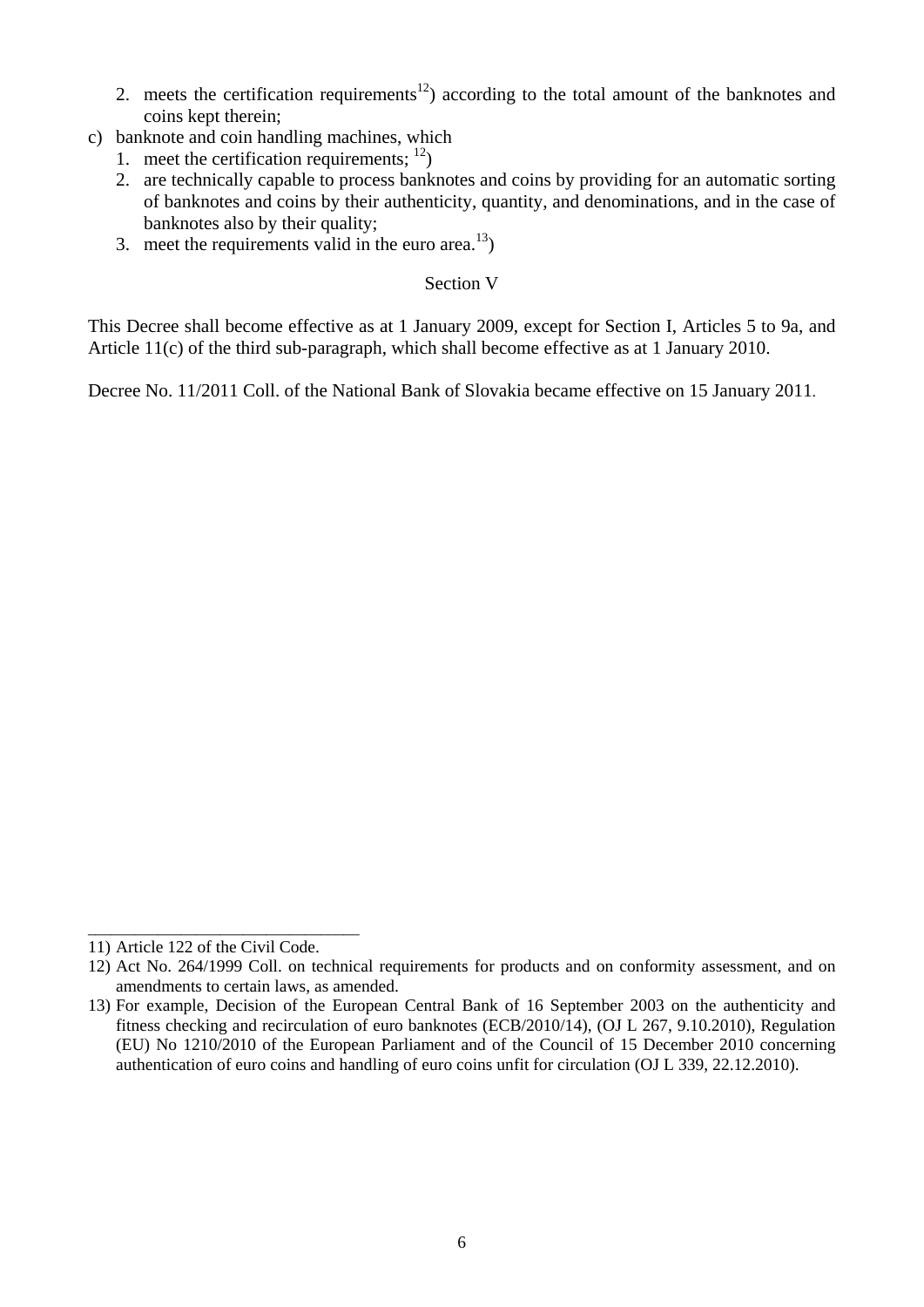**Annex No. 1 to Decree No. 607/2008 Coll.** 

| <b>Denomination</b> | <b>Number of euro coins</b> | <b>Number of bags</b> | <b>Number of euro coins</b> |  |
|---------------------|-----------------------------|-----------------------|-----------------------------|--|
|                     | in bag or roll              | or rolls in coin bag  | in coin bag                 |  |
| 1 euro cent         | 50                          | 10                    | 500                         |  |
| 2 euro cents        | 50                          | 10                    | 500                         |  |
| 5 euro cents        | 50                          | 10                    | 500                         |  |
| 10 euro cents       | 40                          | 10                    | 400                         |  |
| <sub>or</sub>       | 50                          | 8                     | 400                         |  |
| 20 eurocents        | 40                          | 10                    | 400                         |  |
| <sub>or</sub>       | 50                          | 8                     | 400                         |  |
| 50 eurocents        | 40                          | 10                    | 400                         |  |
| <sub>or</sub>       | 50                          | 8                     | 400                         |  |
| 1 euro              | 25                          | 10                    | 250                         |  |
| <sub>or</sub>       | 50                          | 5                     | 250                         |  |
| 2 euros             | 25                          | 10                    | 250                         |  |
| <sub>or</sub>       | 50                          | 5                     | 250                         |  |

### **EURO COIN PACKAGES**